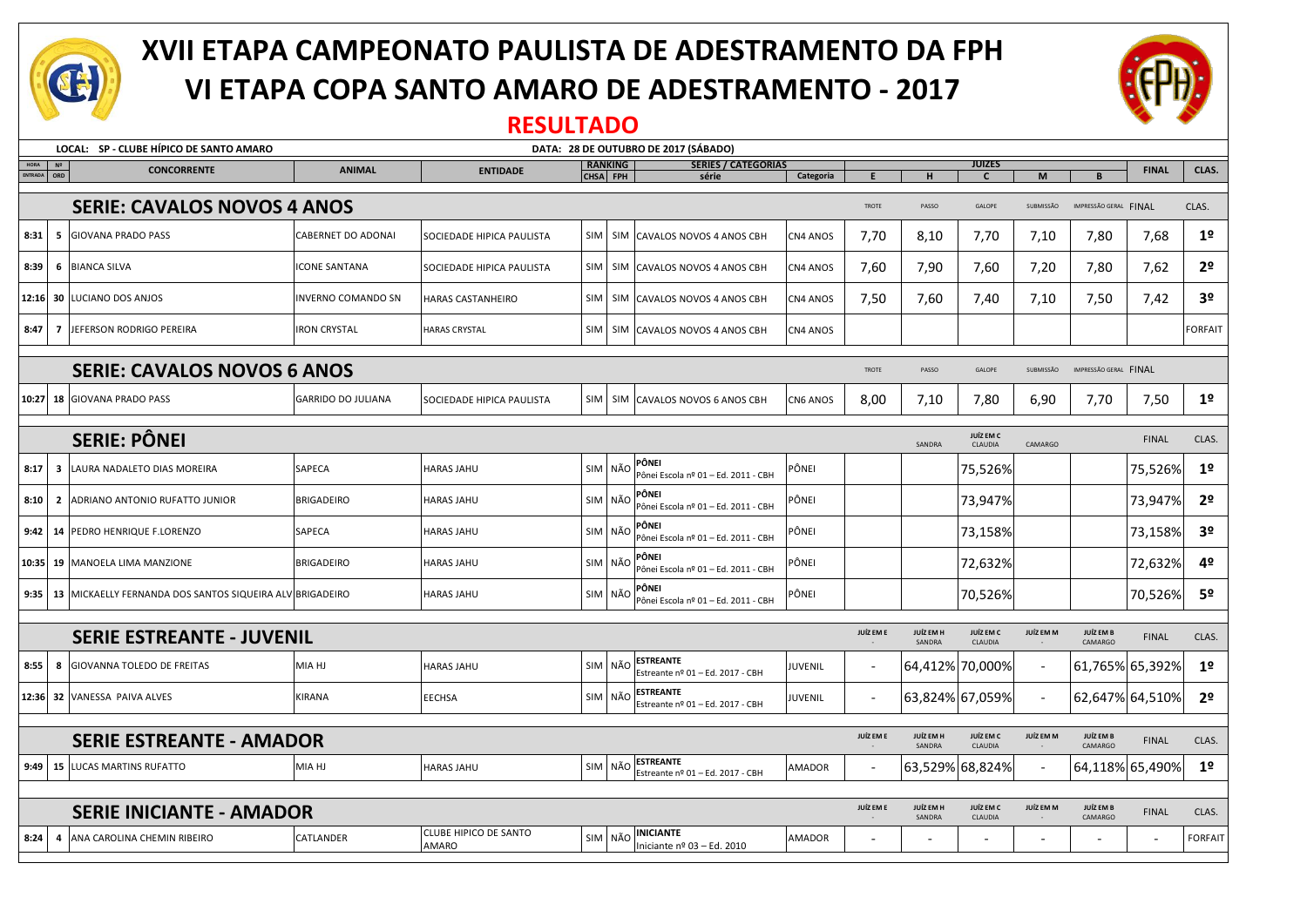

# **XVII ETAPA CAMPEONATO PAULISTA DE ADESTRAMENTO DA FPH VI ETAPA COPA SANTO AMARO DE ADESTRAMENTO - 2017**



#### **RESULTADO**

|                                  | LOCAL: SP - CLUBE HÍPICO DE SANTO AMARO<br>DATA: 28 DE OUTUBRO DE 2017 (SÁBADO) |                                                  |                         |                                              |                  |                            |                                                              |                     |                             |                            |                               |                          |                      |                 |                |
|----------------------------------|---------------------------------------------------------------------------------|--------------------------------------------------|-------------------------|----------------------------------------------|------------------|----------------------------|--------------------------------------------------------------|---------------------|-----------------------------|----------------------------|-------------------------------|--------------------------|----------------------|-----------------|----------------|
| HORA<br>ENTRADA                  | N <sup>2</sup><br>ORD                                                           | <b>CONCORRENTE</b>                               | <b>ANIMAL</b>           | <b>ENTIDADE</b>                              |                  | <b>RANKING</b><br>CHSA FPH | <b>SERIES / CATEGORIAS</b><br>série                          |                     | E                           | H                          | <b>JUİZES</b><br>$\mathsf{C}$ | M                        | B                    | <b>FINAL</b>    | CLAS.          |
|                                  |                                                                                 | <b>SERIE ELEMENTAR - MINI-MIRIM</b>              |                         |                                              |                  |                            |                                                              | Categoria           | JUÍZ EM E                   | <b>JUÍZ EM H</b><br>SANDRA | JUÍZ EM C<br>CLAUDIA          | JUÍZ EM M                | JUÍZ EM B<br>CAMARGO | <b>FINAL</b>    | CLAS.          |
|                                  |                                                                                 | 10:52 21 GAETAN TOQUE                            | <b>OASIS</b>            | <b>HARAS JAHU</b>                            |                  | SIM NÃO                    | <b>ELEMENTAR</b><br>Elementar $n^{\circ}$ 03 - Ed. 2015      | MINI-MIRIM          |                             |                            | 58,478% 59,130%               |                          |                      | 61,739% 59,783% | 1 <sup>0</sup> |
|                                  |                                                                                 | <b>SERIE ELEMENTAR - AMADOR</b>                  |                         |                                              |                  |                            |                                                              |                     | JUÍZ EM E                   | JUÍZ EM H<br>SANDRA        | JUÍZ EM C<br>CLAUDIA          | JUÍZ EM M                | JUÍZ EM B<br>CAMARGO | <b>FINAL</b>    | CLAS.          |
|                                  |                                                                                 | 11:34 27 TALES ANDREASSI                         | <b>FREDERICK</b>        | <b>CLUBE HIPICO DE SANTO</b><br>AMARO        |                  | SIM NÃO                    | <b>ELEMENTAR</b><br>Elementar nº 03 - Ed. 2015               | <b>AMADOR</b>       | $\sim$                      |                            | 66,957% 66,522%               | $\overline{\phantom{a}}$ |                      | 65,217% 66,232% | 1 <sup>o</sup> |
|                                  |                                                                                 | 11:27 26 ANELIESE FERRAZ                         | <b>CANAVARRO IGS</b>    | <b>E.A.S CENTRO DE</b><br>TREINAMENTO        |                  | SIM SIM                    | <b>ELEMENTAR</b><br>Elementar nº 03 - Ed. 2015               | AMADOR              |                             |                            | 66,304% 64,348%               |                          | 65,652% 65,435%      |                 | 2 <sup>o</sup> |
|                                  |                                                                                 | 11:13 24 CAMILA JUNQUEIRA NETO DE AS E BENEVIDES | <b>DARIUS GV</b>        | <b>HARAS JAHU</b>                            |                  | SIM NÃO                    | <b>ELEMENTAR</b><br>Elementar nº 03 - Ed. 2015               | <b>AMADOR</b>       |                             |                            | 66,087% 64,348%               |                          |                      | 63,913% 64,783% | 3 <sup>o</sup> |
|                                  |                                                                                 | 11:06 23 AURA CHAVES ROSAURO                     | CRISTAL I SASA JE       | <b>HARAS HADDAD</b>                          |                  | SIM NÃO                    | <b>ELEMENTAR</b><br>Elementar $n^{\circ}$ 03 - Ed. 2015      | <b>AMADOR</b>       |                             |                            | 65,435% 63,696%               |                          |                      | 63,696% 64,275% | 4º             |
|                                  |                                                                                 | 11:20 25 MARINA CARDEAL                          | AMARETO D'ARETE         | CENTRO HIPICO JOSÉ FARIA                     |                  | SIM SIM                    | <b>ELEMENTAR</b><br>Elementar nº 03 - Ed. 2015               | AMADOR              |                             |                            | 60,000% 60,435%               |                          |                      | 63,261% 61,232% | 5 <sup>o</sup> |
| 9:02                             | 9                                                                               | RITA DE CASSIA ARAUJO GRIGOLETTO SCHAHIN         | <b>BODOQUE DC</b>       | <b>CLUBE HIPICO DE SANTO</b><br>AMARO        |                  | SIM NÃO                    | <b>ELEMENTAR</b><br>Elementar nº 03 - Ed. 2015               | <b>AMADOR</b>       |                             |                            | 60,217% 60,652%               |                          |                      | 60,000% 60,290% | 6 <sup>o</sup> |
|                                  |                                                                                 | 10:59   22   CAMILA GLICÉRIO                     | <b>BRONZE</b>           | <b>E.A.S CENTRO DE</b><br>TREINAMENTO        |                  | SIM SIM                    | <b>ELEMENTAR</b><br>Elementar $n^{\circ}$ 03 - Ed. 2015      | <b>AMADOR</b>       | $\sim$                      |                            |                               |                          |                      |                 | ELIM.          |
|                                  | <b>SERIE ELEMENTAR - PROFISSIONAL</b>                                           |                                                  |                         |                                              |                  |                            |                                                              |                     | JUÍZ EM E                   | JUÍZ EM H<br>SANDRA        | JUÍZ EM C<br>CLAUDIA          | JUÍZ EM M                | JUÍZ EM B<br>CAMARGO | <b>FINAL</b>    | CLAS.          |
|                                  |                                                                                 | 12:53 34 ROBERTO SOUZA                           | <b>JANKO</b>            | <b>E.A.S CENTRO DE</b><br>TREINAMENTO        | SIM <sup>I</sup> | NÃO                        | <b>ELEMENTAR</b><br>Elementar nº 03 - Ed. 2015               | PROFISSIONAL        |                             |                            | 67,391% 66,957%               |                          |                      | 67,826% 67,391% | 1 <sup>o</sup> |
|                                  | <b>SERIE PRELIMINAR - MIRIM</b>                                                 |                                                  |                         |                                              |                  |                            |                                                              |                     | JUÍZ EM E                   | JUÍZ EM H<br>SANDRA        | JUÍZ EM C<br>CLAUDIA          | JUÍZ EM M                | JUÍZ EM B<br>CAMARGO | <b>FINAL</b>    | CLAS.          |
| 7:50                             |                                                                                 | CHLOÉ TANZILLI T                                 | <b>ACOR D'EMILION Z</b> | <b>CLUBE HIPICO DE SANTO</b><br><b>AMARO</b> |                  |                            | <b>RELIVIIIVAR</b><br>SIM   SIM   FEI Competition Individual | <b>MIRIM</b>        | $\sim$                      |                            | 59,531% 57,656%               |                          |                      | 62,500% 59,896% | 1 <sup>°</sup> |
| <b>SERIE PRELIMINAR - AMADOR</b> |                                                                                 |                                                  |                         |                                              |                  |                            | JUÍZ EM E                                                    | JUÍZ EM H<br>SANDRA | <b>JUÍZ EM C</b><br>CLAUDIA | JUÍZ EM M                  | JUÍZ EM B<br>CAMARGO          | <b>FINAL</b>             | CLAS.                |                 |                |
|                                  |                                                                                 | 10:11 16 ANELIESE FERRAZ                         | <b>FAMKE</b>            | <b>E.A.S CENTRO DE</b><br>TREINAMENTO        | SIM <sup>I</sup> | SIM                        | PRELIMINAR<br>Preliminar nº 03 - Ed. 2015                    | <b>AMADOR</b>       |                             |                            | 65,294% 64,853%               |                          |                      | 68,529% 66,225% | 1 <sup>o</sup> |
| 10:19                            |                                                                                 | <b>17 ELIANA TORRES AZAR</b>                     | VAN GOGH                | CLUBE HIPICO DE SANTO<br><b>AMARO</b>        |                  | SIM NÃO                    | PRELIMINAR<br>Preliminar nº 03 - Ed. 2015                    | <b>AMADOR</b>       | $\sim$                      |                            | 62,647% 61,765%               |                          |                      | 62,353% 62,255% | 2 <sup>o</sup> |
|                                  |                                                                                 | 13:20 37 LEONARDO VANI FERNANDES                 | CHICAGO JMEN            | <b>CLUBE HIPICO DE SANTO</b><br>AMARO        |                  | SIM SIM                    | PRELIMINAR<br>Preliminar nº 03 - Ed. 2015                    | AMADOR              |                             |                            | 61,029% 60,588%               |                          |                      | 63,824% 61,814% | 3 <sup>o</sup> |
|                                  |                                                                                 | <b>SERIE PRELIMINAR - PROFISSIONAL</b>           |                         |                                              |                  |                            |                                                              |                     | JUÍZ EM E                   | JUÍZ EM H<br>SANDRA        | JUÍZ EM C<br>CLAUDIA          | JUÍZ EM M                | JUÍZ EM B<br>CAMARGO | <b>FINAL</b>    | CLAS.          |
|                                  |                                                                                 | 13:53 39 LUCIANO DOS ANJOS                       | <b>GALANTE DPC</b>      | <b>HARAS CASTANHEIRO</b>                     |                  | SIM SIM                    | PRELIMINAR<br>Preliminar $n^{\circ}$ 03 - Ed. 2015           | PROFISSIONAL        |                             |                            | 64,559% 63,971%               |                          |                      | 65,882% 64,804% | 1 <sup>0</sup> |
|                                  |                                                                                 |                                                  |                         |                                              |                  |                            |                                                              |                     |                             |                            |                               |                          |                      |                 |                |